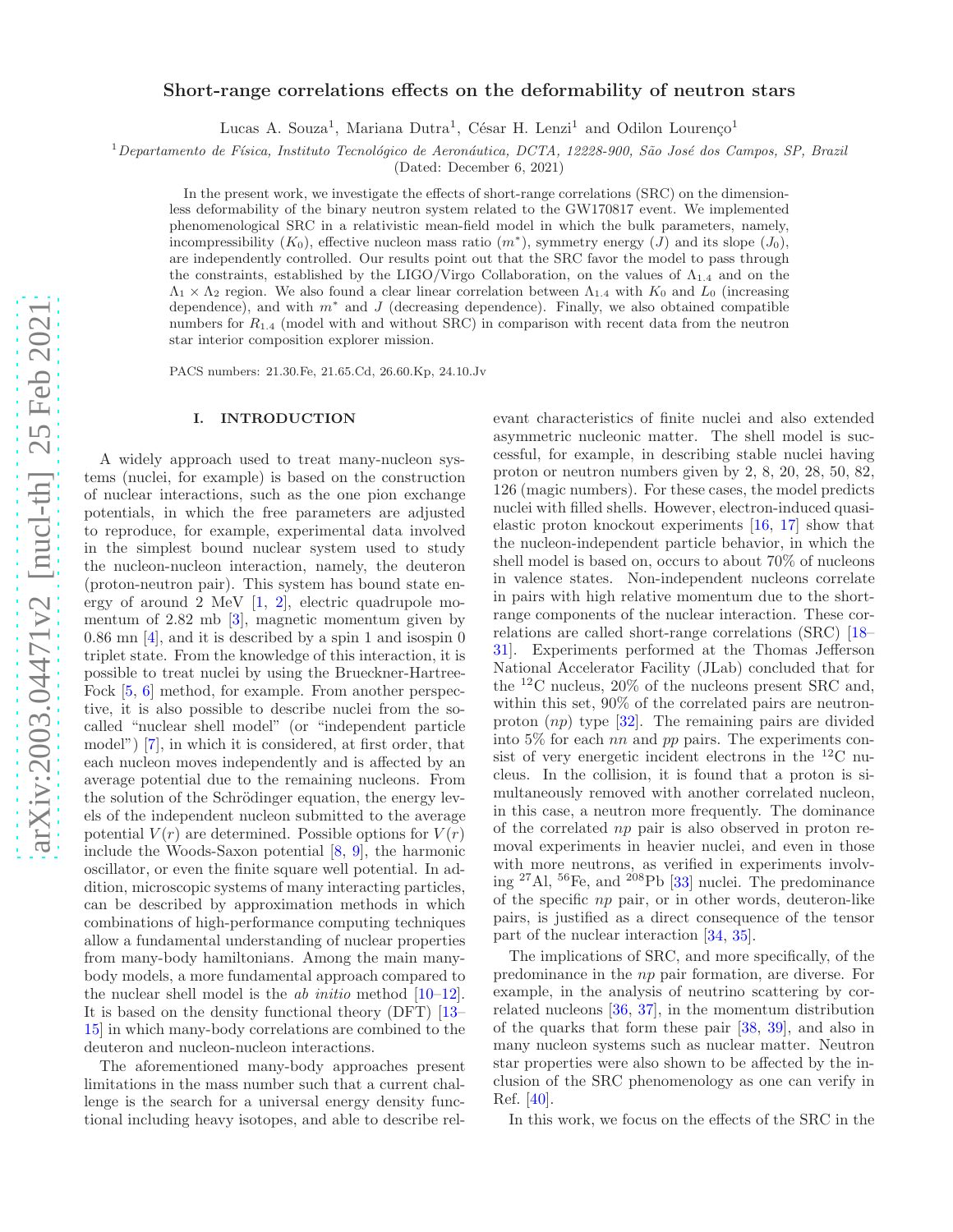dimensionless tidal deformability  $(\Lambda)$  of the neutron star system related to the GW170817 event [\[41](#page-7-24)[–48](#page-7-25)]. Such a recent observation of gravitational waves emission, from the binary neutron star merger event, observed on 17 August 2017, offered an opportunity to a deep understanding of the stellar matter equation of state (EoS), since it provided important constraints that reliable models should satisfy. In Sec. [II,](#page-1-0) we present the structure of the relativistic mean-field (RMF) model, with SRC included, used to obtain the stellar matter EoS and for the calculation of  $\Lambda$ . In Sec. [III,](#page-2-0) we show the influence of the SRC on the deformability of the neutron star binary system. In particular, the results point out that the SRC favor the model to reach the GW170817 constraints. Another interesting result of our study is the clear linear correlations exhibited between the nuclear matter bulk parameters and the deformability. Finally, we present the summary and concluding remarks in Sec. [IV.](#page-6-2)

# <span id="page-1-0"></span>II. RELATIVISTIC MEAN-FIELD MODEL INCLUDING SHORT-RANGE CORRELATIONS

Probes of the short-range correlations can be verified from the analysis of the nucleon momentum distribution functions in several nuclei [\[49](#page-7-26)] such as  ${}^{2}H$ ,  ${}^{4}He$ ,  ${}^{16}O$ ,  ${}^{40}Ca$ , besides  ${}^{12}C$ ,  ${}^{56}Fe$ , and  ${}^{208}Pb$ , previously cited. The SRC imply a decrease in the occupation of the states below the Fermi level and a partial occupation in the states above it. Consequently, the momentum distribution function of nucleons,  $n(k)$ , is different from the step function of a Fermi gas of independent particles, as depicted in Fig. 1 of Ref. [\[40\]](#page-7-23), for instance. The marked area in that figure corresponds to the region of the so-called "high momentum tail" (HMT), in which  $n(k)$  depends on  $\tilde{k}$  as  $n(k) \sim k^{-4}$ .

In Ref. [\[40\]](#page-7-23), the authors proposed the implementation of the HMT in the equations of state of the relativistic mean field model presenting third and fourth order in the scalar field  $\sigma$ , second and fourth order in the vector field  $\omega$ , and interaction between the  $\rho$  and  $\omega$  mesons. Basically, the effect of the HMT is to change the kinetic momentum integrals of the model by replacing the traditional Fermi gas step functions by the new  $n(k)$  distributions, in this case, given by  $n_{n,p}(k_F, y) = \Delta_{n,p}$  for  $0 \leq k \leq k_{F,n,p}$  and  $n_{n,p}(k_F, y) = C_{n,p}(k_{F,n,p}/k)^{4}$  for  $k_{F n,p} < k < \phi_{n,p} k_{F n,p}.$  The proton fraction is given by  $y = \rho_p/\rho$ , with  $\rho_p$  being the proton density, and  $\rho = 2k_F^3/(3\pi^2)$  the total one.

In this work, we use the model constructed in Ref. [\[40](#page-7-23)] that presents  $\Delta_{n,p} = 1 - 3C_{n,p}(1 - 1/\phi_{n,p}),$  where  $C_p = C_0[1 - C_1(1 - 2y)], C_n = C_0[1 + C_1(1 - 2y)],$  $\phi_p = \phi_0[1-\phi_1(1-2y)]$  and  $\phi_n = \phi_0[1+\phi_1(1-2y)]$ . Furthermore, we also use  $C_0 = 0.161, C_1 = -0.25, \phi_0 = 2.38$ and  $\phi_1 = -0.56$ . These values are determined from analysis of  $d(e, e', p)$  reactions, medium-energy photonuclear absorptions,  $(e, e')$  reactions, and data from two-nucleon knockout reactions as described in Ref. [\[55](#page-7-27)]. The energy density and pressure of the RMF model with SRC implemented from such an approach are given, respectively, by

<span id="page-1-4"></span>
$$
\epsilon = \frac{m_{\sigma}^{2}\sigma^{2}}{2} + \frac{A\sigma^{3}}{3} + \frac{B\sigma^{4}}{4} - \frac{m_{\omega}^{2}\omega_{0}^{2}}{2} - \frac{Cg_{\omega}^{4}\omega_{0}^{4}}{4} - \frac{m_{\rho}^{2}\bar{\rho}_{0(3)}^{2}}{2} + g_{\omega}\omega_{0}\rho + \frac{g_{\rho}}{2}\bar{\rho}_{0(3)}\rho_{3} - \frac{1}{2}\alpha_{3}'g_{\omega}^{2}g_{\rho}^{2}\omega_{0}^{2}\bar{\rho}_{0(3)}^{2} + \epsilon_{\text{kin}}^{p} + \epsilon_{\text{kin}}^{n}
$$
\n(1)

and

<span id="page-1-5"></span>
$$
p = -\frac{m_{\sigma}^2 \sigma^2}{2} - \frac{A \sigma^3}{3} - \frac{B \sigma^4}{4} + \frac{m_{\omega}^2 \omega_0^2}{2} + \frac{C g_{\omega}^4 \omega_0^4}{4} + \frac{m_{\rho}^2 \bar{\rho}_{0(3)}^2}{2} + \frac{1}{2} \alpha_3' g_{\omega}^2 g_{\rho}^2 \omega_0^2 \bar{\rho}_{0(3)}^2 + p_{\text{kin}}^p + p_{\text{kin}}^n, \qquad (2)
$$

with the following kinetic contributions

<span id="page-1-1"></span>
$$
\epsilon_{\rm kin}^{n,p} = \frac{\gamma \Delta_{n,p}}{2\pi^2} \int_0^{k_{F\,n,p}} k^2 dk (k^2 + M^{*2})^{1/2} + \frac{\gamma C_{n,p}}{2\pi^2} \int_{k_{F\,n,p}}^{\phi_{n,p}k_{F\,n,p}} \frac{k_{F\,n,p}^4}{k^2} dk (k^2 + M^{*2})^{1/2},
$$
\n(3)

and

<span id="page-1-2"></span>
$$
p_{\text{kin}}^{n,p} = \frac{\gamma \Delta_{n,p}}{6\pi^2} \int_0^{k_{F\,n,p}} \frac{k^4 dk}{\left(k^2 + M^{*2}\right)^{1/2}} + \frac{\gamma C_{n,p}}{6\pi^2} \int_{k_{F\,n,p}}^{\phi_{n,p}k_{F\,n,p}} \frac{k_F_{n,p}^4 dk}{\left(k^2 + M^{*2}\right)^{1/2}}.
$$
 (4)

Since the mean-field approximation is taken,  $\sigma$ ,  $\omega_0$  (zero component) and  $\bar{\rho}_{0_{(3)}}$  (isospin space third component) are the expectation values of the mesons fields in the expressions above. We also use here that  $m_{\omega} = 782.5 \text{ MeV}$ ,  $m_{\rho}$  = 763 MeV and  $m_{\sigma}$  = 500 MeV. The effective nucleon mass is defined by  $M^* = M_{\text{nuc}} - g_{\sigma} \sigma$ , the degeneracy factor is  $\gamma = 2$  for asymmetric matter, and  $M_{\text{nuc}} = 939 \text{ MeV}$  is the nucleon rest mass. The selfconsistency of the model imposes to  $M^*$  the condition of  $M^* - M_{\text{nuc}} + (g_{\sigma}^2/m_{\sigma}^2)\rho_s - (A/m_{\sigma}^2)\sigma^2 - (B/m_{\sigma}^2)\sigma^3 = 0,$ with  $\rho_s = \rho_{s_p} + \rho_{s_n}$  and

<span id="page-1-3"></span>
$$
\rho_{s_{n,p}} = \frac{\gamma M^* \Delta_{n,p}}{2\pi^2} \int_0^{k_{F_{n,p}}} \frac{k^2 dk}{\left(k^2 + M^{*2}\right)^{1/2}} + \frac{\gamma M^* C_{n,p}}{2\pi^2} \int_{k_{F_{n,p}}}^{\phi_{n,p} k_{F_{n,p}}} \frac{k_{F_{n,p}}^4}{k^2} \frac{dk}{\left(k^2 + M^{*2}\right)^{1/2}}.
$$
\n(5)

The remaining field equations for  $\omega_0$  and  $\bar{p}_{0(3)}$  are  $m_{\omega}^{2}\omega_{0} = g_{\omega}\rho - Cg_{\omega}(g_{\omega}\omega_{0})^{3} - \alpha'_{3}g_{\omega}^{2}g_{\rho}^{2}\bar{\rho}_{0(3)}^{2}\omega_{0}$  and  $m_{\rho}^2 \bar{\rho}_{0(3)} = g_{\rho} \rho_3 / 2 - \alpha_3' g_{\omega}^2 g_{\rho}^2 \bar{\rho}_{0(3)} \omega_0^2.$ 

Six free coupling constants, namely,  $g_{\sigma}$ ,  $g_{\omega}$ ,  $g_{\rho}$ ,  $A$ ,  $B$ , and  $\alpha'_{3}$  are determined in order to reproduce six bulk parameters identified as  $\rho_0 = 0.15$  fm<sup>-3</sup> (saturation density),  $B_0 = -16.0$  MeV (binding energy),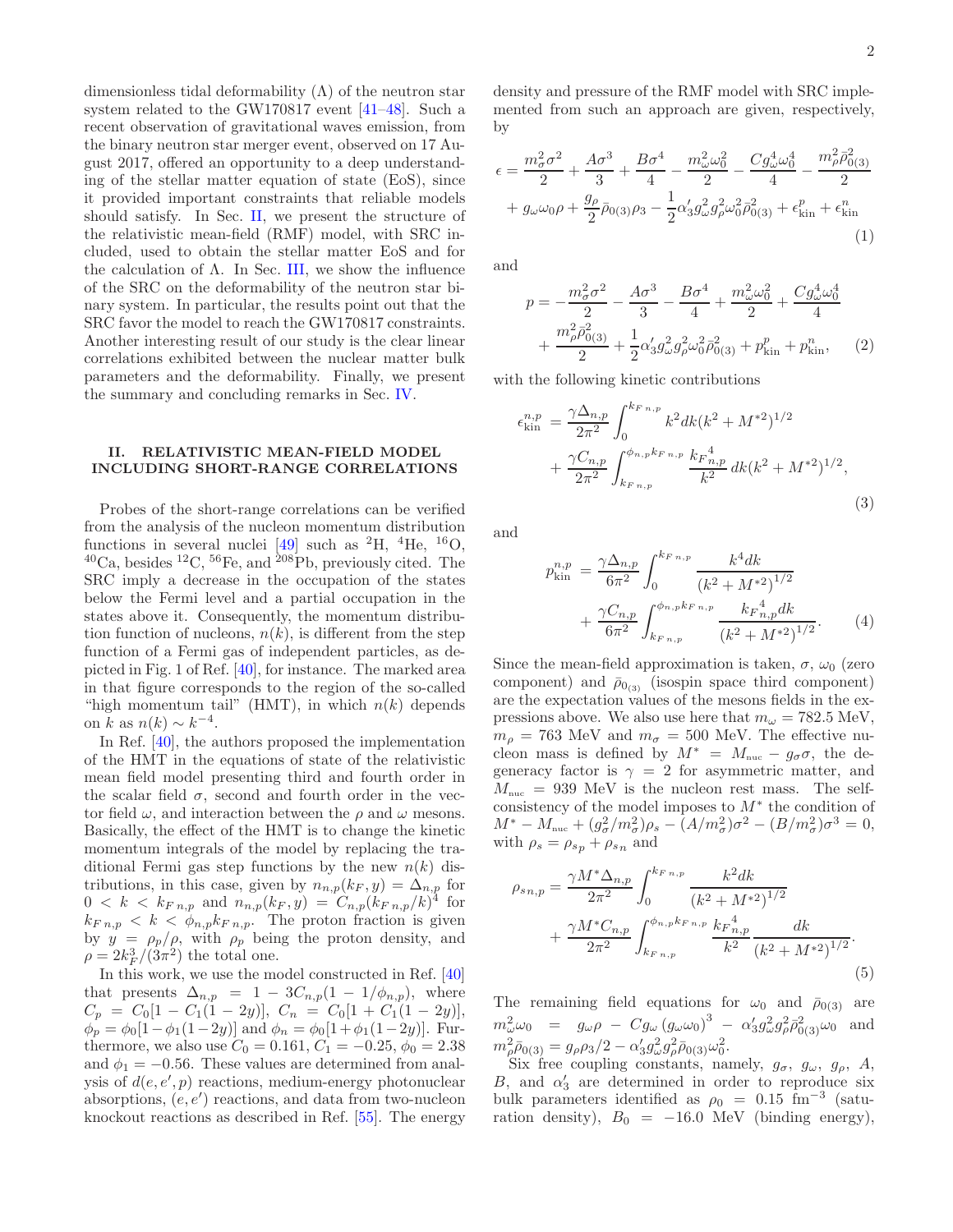$m^* \equiv M_0^* / M_{\text{nuc}} = 0.60$  (ratio of the effective mass to the nucleon rest mass),  $K_0 = 230$  MeV (incompressibility),  $J = 31.6$  MeV (symmetry energy) and  $L_0 = 58.9$  MeV. Here, one has  $B_0 = E(\rho_0) - \tilde{M}, M_0^* = M^*(\rho_0), K_0 =$  $9(\partial p/\partial \rho)_{\rho_0}, J = \mathcal{S}(\rho_0)$ , and  $L_0 = 3\rho_0(\partial \mathcal{S}/\partial \rho)_{\rho_0}$ , with  $\mathcal{S}(\rho) = (1/8)(\partial^2 E/\partial y^2)|_{y=1/2}$  and  $E(\rho) = \epsilon/\rho$ .

We remind the reader that the values of the bulk parameters related to the "reference model" applied in Ref. [\[40\]](#page-7-23) and also in our work are based on different theoretical and experimental studies. Usually, in nuclear mean-field models, saturation density and binding energy are well established closely around the values of 0.15 fm−<sup>3</sup> and −16.0 MeV, respectively. Regarding the symmetry energy and its slope, the authors of Ref. [\[50\]](#page-7-28) collected data of these quantities from analyses of different terrestrial nuclear experiments and astrophysical observations. They included investigations of isospin diffusion, neutron skins, pygmy dipole resonances,  $\alpha$  and  $\beta$  decays, transverse flow, mass-radius relation and torsional crust oscillations of neutron stars. From the numbers extracted from these terrestrial laboratory measurements and astrophysical observations, they obtained the average values of  $J = 31.6 \pm 2.66$  MeV and  $L_0 = 58.9 \pm 16$  MeV. Another set of data analyzed in Ref. [\[51\]](#page-7-29) provided a similar result for these isovector parameters, namely,  $J = 31.7 \pm 3.2$  and  $L_0 = 58.7 \pm 28.1$ . Concerning the incompressibility,  $K_0 = 230$  MeV is consistent with the range of  $220 \text{ MeV} \le K_0 \le 260 \text{ MeV}$ according to the the current consensus on this quantity, see Ref. [\[52\]](#page-7-30) for instance. Finally, the value of 0.6 for the effective mass ratio is in agreement with the limits of 0.58 ≤  $m^*$  ≤ 0.64 [\[53\]](#page-7-31). In Ref. [53], the authors found a strong correlation between  $m^*$  and the spinorbit splittings in nuclei, for a particular class of relativistic models. They conclude that parametrizations of this model presenting  $m^*$  in the mentioned range show spin-orbit splittings in agreement with well-established experimental values for  ${}^{16}O$ ,  ${}^{40}Ca$ , and  ${}^{208}Pb$  nuclei. Furthermore, the 263 parametrizations of different kinds of RMF models analyzed in Ref. [\[54](#page-7-32)] present a range of  $0.52 \leq m^* \leq 0.80$  for the effective mass ratio. The value of  $m^* = 0.6$  used here is also inside this limit.

The last coupling constant of the model, namely, C is chosen to be  $C = 0.005$  instead of  $C = 0.01$  from Ref. [\[40\]](#page-7-23). The former value ensures that the model predicts neutron stars with masses around 2 solar masses (see next section).

In order to complete the equations needed to construct the stellar matter, we present the chemical potentials for protons and neutrons. They are given by

<span id="page-2-1"></span>
$$
\mu_{n,p} = \frac{\partial \epsilon}{\partial \rho_{n,p}} \n= \mu_{\text{kin(SRC)}}^{n,p} + \Delta_{n,p} \mu_{\text{kin}}^{n,p} + g_{\omega} \omega_0 \pm \frac{g_{\rho}}{2} \bar{\rho}_{0_{(3)}},
$$
\n(6)

with

$$
\mu_{\text{kin}}^{n,p} = (k_{Fn,p}^2 + M^{*2})^{1/2} \tag{7}
$$

and

$$
\mu_{\text{kin (SRC)}}^{n,p} = 3C_{n,p} \left[ \mu_{\text{kin}}^{n,p} - \frac{\left(\phi_{n,p}^2 k_{Fn,p}^2 + M^{*2}\right)^{1/2}}{\phi_{n,p}} \right] + 4C_{n,p}k_{Fn,p} \ln \left[ \frac{\phi_{n,p}k_{Fn,p} + \left(\phi_{n,p}^2 k_{Fn,p}^2 + M^{*2}\right)^{1/2}}{k_{Fn,p} + \left(k_{Fn,p}^2 + M^{*2}\right)^{1/2}} \right].
$$
\n(8)

In Eq. [\(6\)](#page-2-1), the sign (+) stands for protons and (−) for neutrons.

From Eqs. [\(3\)](#page-1-1) and [\(4\)](#page-1-2) one sees that the SRC induce an extra term in the kinetic contributions of the model. The scalar density, Eq.  $(5)$ , is also modified in the same direction, and the kinetic part of the chemical potentials of the model changes as  $\mu_{\rm kin}^{n,p} \to \mu_{\rm kin(SRC)}^{n,p} + \Delta_{n,p}^{\hat{n},p} \mu_{\rm kin}^{n,p}$ .

## <span id="page-2-0"></span>III. RESULTS

#### A. Stellar matter

In order to determine properties related to the neutron star system, it is needed to take into account charge neutrality and  $\beta$ -equilibrium conditions. We consider stellar matter composed by protons, neutrons, electrons and muons, with the last leptons emerging when the electron chemical potential exceeds the muon mass, i.e., for  $\mu_e = (3\pi^2 \rho_e)^{1/3} > m_\mu = 105.7 \text{ MeV } (\rho_e \text{ is the}$ electron density). Such assumptions lead to the constraints given by  $\mu_n - \mu_p = \mu_e = \mu_\mu$  and  $\rho_p - \rho_e =$  $\rho_{\mu} = \left[ (\mu_{\mu}^2 - m_{\mu}^2)^{3/2} \right] / (3\pi^2)$ , which have to be coupled to the field equations coming from the RMF model. The chemical potential and density for the muons are given, respectively, by  $\mu_{\mu}$  and  $\rho_{\mu}$ . The total energy density and pressure of stellar matter are  $\mathcal{E} = \epsilon + \epsilon_e + \epsilon_\mu$  and  $P = p + p_e + p_\mu$ , respectively, with  $\epsilon_l$  and  $p_l$  being the energy density and pressure of the lepton  $l = e, \mu$ . Some neutron star properties, such as its mass-radius profile, can be found by solving the Tolman-Oppenheimer-Volkoff (TOV) equations [\[56](#page-7-33), [57](#page-7-34)].

The spherically symmetric neutron star is composed of a core, described here by the RMF model previously presented along with the leptons considered, and a crust, divided into outer and inner parts. Due to the restricted knowledge about this specific part of the neutron star (there is not a consensus with regard to its exact composition), we decided to treat this region with widely used approaches without further assumptions, i.e., without the inclusion of possible SRC effects. Moreover, the main purpose of our study is to analyze the effects of SRC on  $\Lambda_{1,4}$  and, according to Ref. [\[59](#page-7-35)], the more important contribution for this quantity comes from the neutron star core EoS, in which we implement the SRC phenomenology. We model the outer crust by the Baym-Pethick-Sutherland (BPS) equation of state [\[58\]](#page-7-36) in the density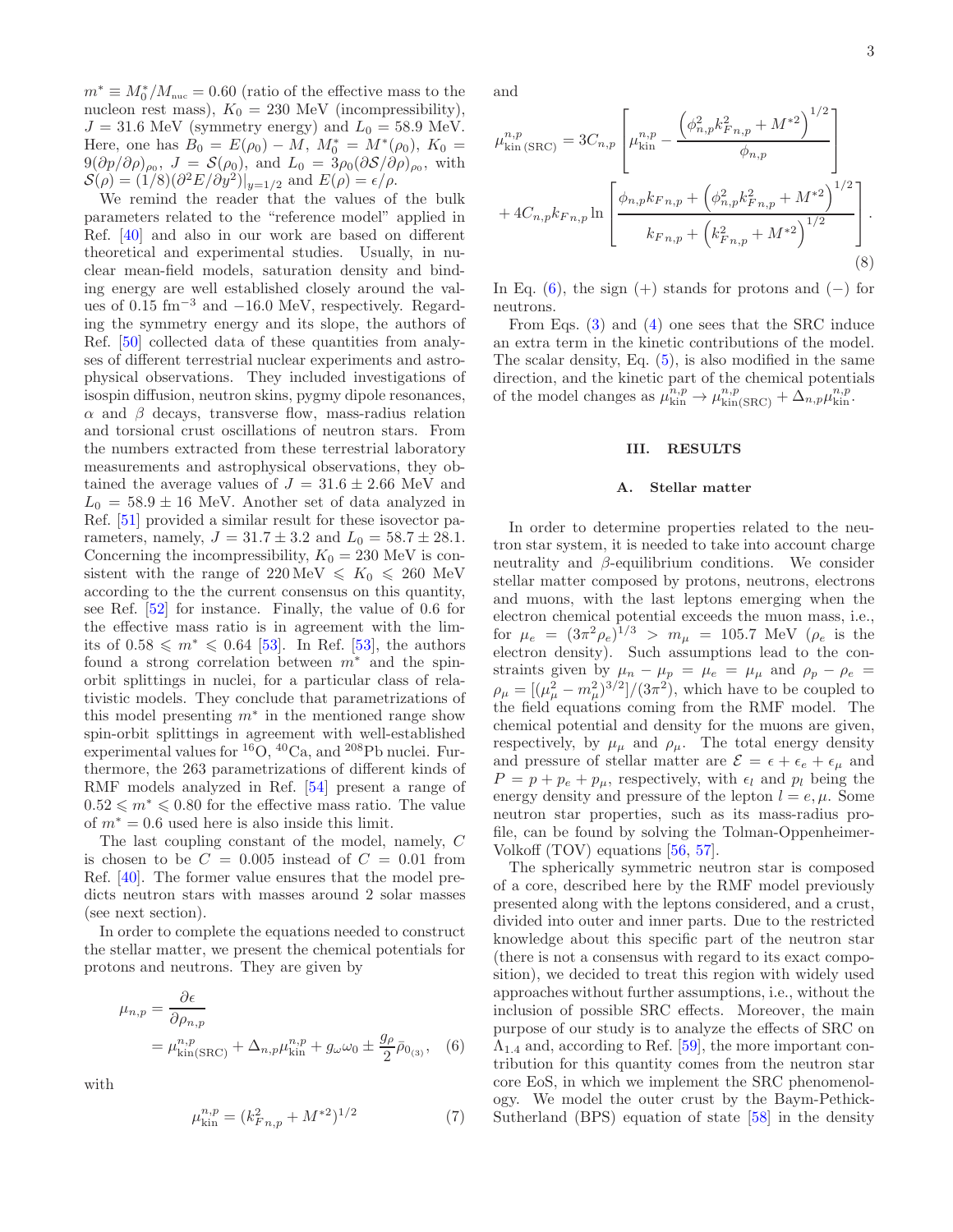region of  $6.3 \times 10^{-12}$  fm<sup>-3</sup>  $\le \rho \le 2.5 \times 10^{-4}$  fm<sup>-3</sup> [\[59](#page-7-35), [60\]](#page-7-37). For the inner part, we use the polytropic form given by  $P(\mathcal{E}) = A + B\mathcal{E}^{4/3}$  [\[40](#page-7-23), [59](#page-7-35), [61,](#page-7-38) [62\]](#page-7-39) in a range of  $2.5 \times 10^{-4}$  fm<sup>-3</sup>  $\leq \rho \leq \rho_t$ , where  $\rho_t$  is the density associated to the core-crust transition found, in our case, by the thermodynamical method [\[63](#page-7-40)[–66](#page-7-41)].

For both versions of the model, namely, with and without SRC included, we found a maximum neutron star mass of  $M_{\text{max}}$  = 2.05 $M_{\odot}$  and  $M_{\text{max}}$  = 1.96 $M_{\odot}$ , respectively. All of them are compatible with the limits of  $(1.928 \pm 0.017)M_{\odot}$  [\[67,](#page-7-42) [68](#page-7-43)],  $(2.01 \pm$  $(0.04) M_{\odot}$  [\[69\]](#page-7-44),  $2.14^{+0.20}_{-0.18} M_{\odot}$  (95.4% credible level) [\[70](#page-7-45)] and of  $2.14_{-0.09}^{+0.10} M_{\odot}$  (68.3% credible level) [\[70](#page-7-45)]. It is worth to notice that the effect of increasing  $M_{\text{max}}$  pointed out in Ref. [\[40](#page-7-23)], that uses  $C = 0.01$ , is also obtained in our model, in which  $C = 0.005$ . In Fig. [1,](#page-3-0) we display the mass-radius profile obtained from the RMF model, with (RMF) and without (RMF-SRC) SRC effects, for  $C = 0.01$  (used in Ref. [\[40\]](#page-7-23)), and for  $C = 0.005$  (used in this work). Notice the difference of  $M_{\text{max}}$  in both

parametrizations due to the reduction of the quartic-self coupling strength (C parameter) of the repulsive vector field  $\omega$ .



<span id="page-3-0"></span>FIG. 1. Mass-radius diagram for the RMF and RMF-SRC models for  $C = 0.01$  (black curves) and 0.005 (red curves).



<span id="page-3-1"></span>FIG. 2. Transition density  $(\rho_t)$  and stellar matter quantities related to the neutron star with maximum mass, namely, the maximum mass over  $M_{\odot}$  ( $M_{\rm max}/M_{\odot}$ ), radius ( $R_{\rm max}$ ) and central energy density ( $\mathcal{E}_{\rm c \, max}$ ), as a function of the bulk parameters.

Г

We are not restricted here to the reference model, namely, the one with the bulk parameters given by  $\rho_0 =$  $0.15 \text{ fm}^{-3}, B_0 = -16.0 \text{ MeV}, m^* = 0.60, K_0 = 230 \text{ MeV},$ 

 $J = 31.6$  MeV and  $L_0 = 58.9$  MeV, for  $C = 0.005$ . We also generate different parametrizations by changing only one of these quantities while keeping the other ones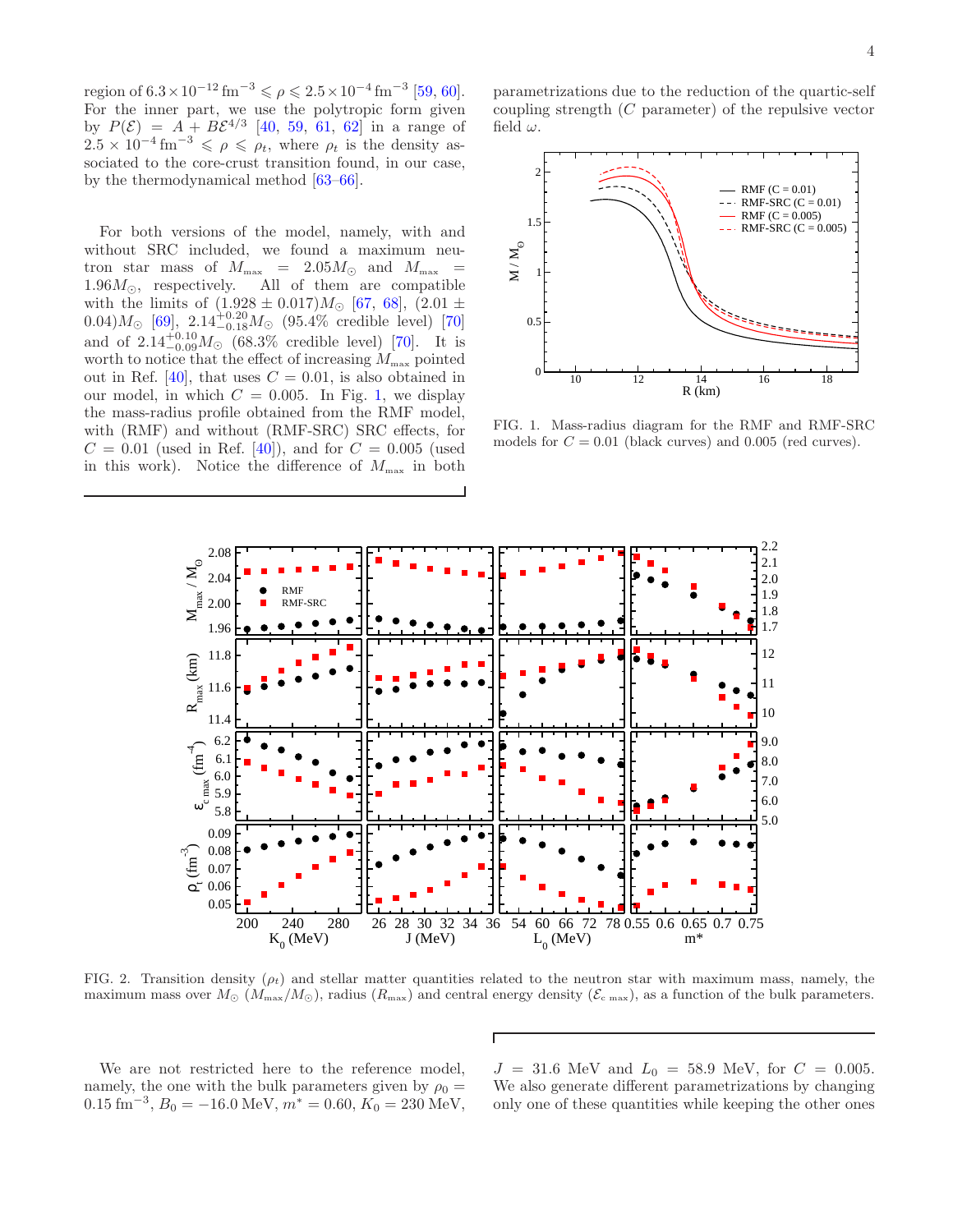fixed. We calculate, for RMF and RMF-SRC models, some properties related to the maximum mass neutron star for a set of different parametrizations. The results are depicted in Fig. [2,](#page-3-1) namely, maximum mass  $(M_{\text{max}})$ , radius  $(R_{\text{max}})$  and central energy density  $(\mathcal{E}_{\text{c max}})$ . The transition densities  $(\rho_t)$ , obtained for all the parametrizations studied, are shown as well.

As one can see all parametrizations, constructed through the variation of the bulk parameters, present  $M_{\text{max}}$  compatible with the observation of  $2M_{\odot}$  millisecond pulsars, except for those in which  $m^* \geqslant 0.65$  (RMF model). Furthermore, regarding the effect of the SRC on the maximum mass, we see that such a phenomenology contributes to increase this quantity, as also shown in Fig. [1.](#page-3-0) In the case of the  $m^*$  variation, this increasing is reduced as  $m^*$  approaches to 0.65. One can also notice a reduction of  $M_{\text{max}}$  with  $m^*$  in both models, feature also registered in Ref. [\[71](#page-7-46)]. Another interesting result concerning the inclusion of SRC is the reduction of the  $\rho_t$ values. This means that the SRC enlarge the thermodynamical stable region described by the RMF-SRC model in comparison with the RMF one.

#### B. Deformability calculations (GW170817 event)

Since the main quantities regarding the stellar matter description are determined, we now focus on the deformability calculation related to the neutron star binary system studied in the GW170817 event [\[41](#page-7-24)[–43](#page-7-47)]. For this purpose, we need to obtain the dimensionless tidal deformability, written in terms of the (second) tidal Love number  $k_2$  as  $\Lambda = 2k_2/(3C^5)$ , with  $C = M/R$  (M and R are the mass and radius, respectively, of the neutron star).  $k_2$  is evaluated through the following expression,

$$
k_2 = \frac{8C^5}{5}(1 - 2C)^2[2 + 2C(y_R - 1) - y_R]
$$
  
 
$$
\times \left\{2C[6 - 3y_R + 3C(5y_R - 8)]
$$
  
 
$$
+ 4C^3[13 - 11y_R + C(3y_R - 2) + 2C^2(1 + y_R)]
$$
  
 
$$
+ 3(1 - 2C)^2[2 - y_R + 2C(y_R - 1)]\ln(1 - 2C)\right\}^{-1}, (9)
$$

with  $y_R \equiv y(R)$ . The function  $y(r)$  is obtained through the solution of a differential equation solved as part of a coupled system of equations containing the TOV ones [\[59,](#page-7-35) [72](#page-8-0)[–76\]](#page-8-1).

In Fig. [3,](#page-4-0) we show the results of  $\Lambda$  as a function of the neutron star mass and the dimensionless deformabilities related to the binary system of the GW170817 event. For the sake of comparison, we display results for the model with and without short-range correlations included. From the figure, it is clear that SRC favor the model to reach the GW170817 data, since  $\Lambda_{1,4}$  decreases in comparison with the model without the effects, see panel (a), and the  $\Lambda_2 \times \Lambda_1$  curve moves to the direction of the inner region of the LIGO and Virgo Collaboration (LVC) data, as can be seen in panel

(b). In the calculations of Fig. [3b](#page-4-0), we use the range of  $1.365 \leq m_1/M_{\odot} \leq 1.60$  [\[41](#page-7-24)] for the neutrons star with mass  $m_1$  from the binary system, and the corresponding mass of the companion star, obtained through  $[(m_1m_2)^{3/5}]/[(m_1+m_2)^{1/5}] = 1.188M_{\odot}$  [\[41](#page-7-24)].



<span id="page-4-0"></span>FIG. 3. Results from the model with (RMF-SRC) and without (RMF) SRC effects. (a)  $\Lambda$  as a function of M. Full circle: result of  $\Lambda_{1.4} = 190^{+390}_{-120}$  from Ref. [\[42\]](#page-7-48). (b) Dimensionless tidal deformabilities for the case of high-mass  $(\Lambda_1)$ and low-mass  $(\Lambda_2)$  components of the GW170817 event. The confidence lines (90% and 50%) are also taken from Ref. [\[42\]](#page-7-48).

We also verified whether the SRC effects are restricted or not to the reference model used in this work, by generating different parametrizations obtained from the independent variation of each bulk parameter. In that way, we ensure the particular effect of the specific quantity we are changing. In Figs. [4](#page-4-1) and [5](#page-5-0) we display the results for such new parametrizations.



<span id="page-4-1"></span>FIG. 4.  $\Lambda$  as a function of the neutron star mass for different parametrizations of the RMF model with (dashed lines) and without (full lines) SRC included. Orange square: upper limit of  $\Lambda_{1.4} = 190^{+390}_{-120}$ .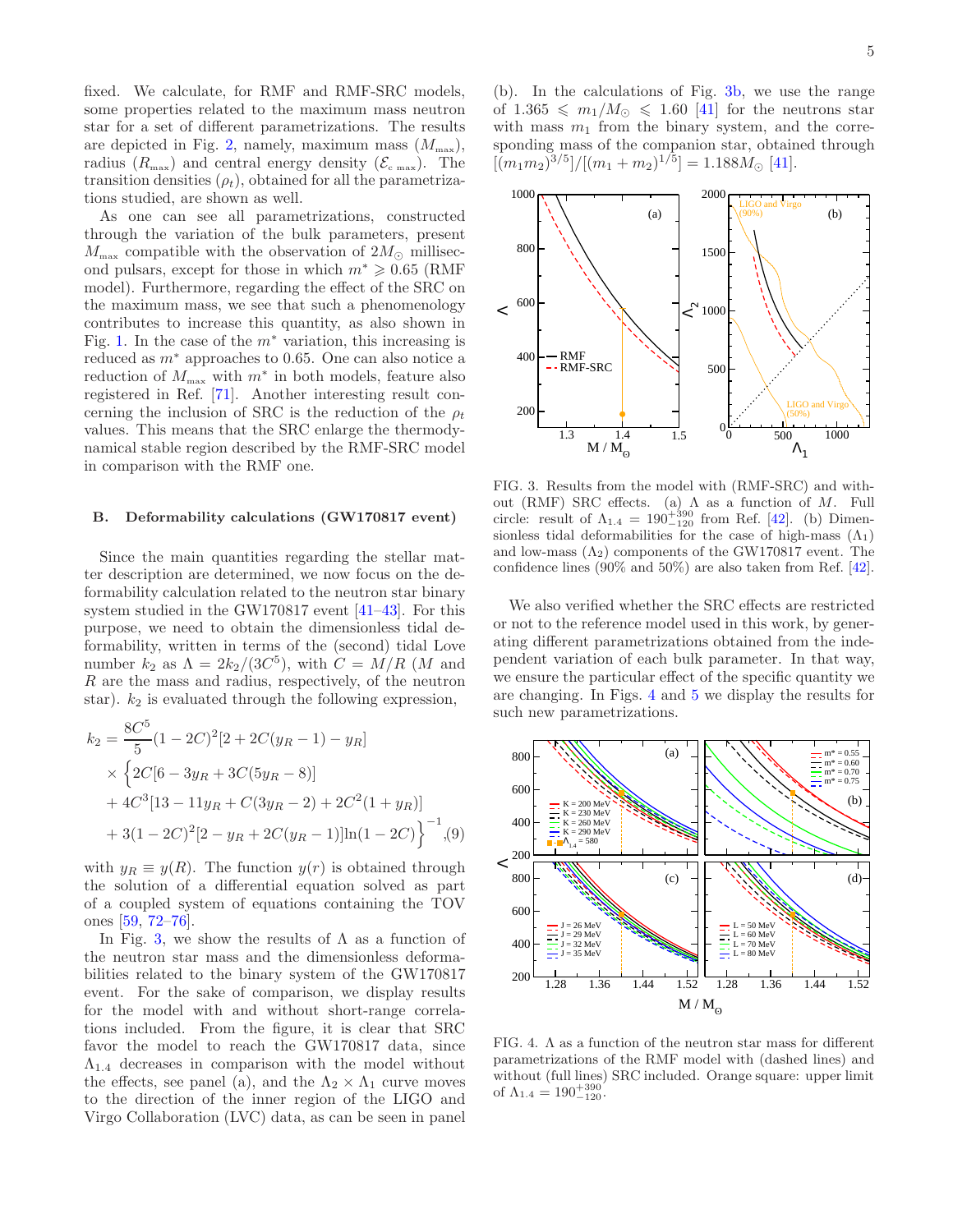

<span id="page-5-0"></span>FIG. 5.  $\Lambda_1 \times \Lambda_2$  for different parametrizations of the RMF model with (dashed lines) and without (full lines) SRC included. Orange lines: confidence lines of 90% and 50% from Ref. [\[42](#page-7-48)].

For example, in Figs. [4a](#page-4-1) and [5a](#page-5-0) we generate four parametrizations, each one with  $\rho_0 = 0.15$  fm<sup>-3</sup>,  $B_0 =$  $-16.0$  MeV,  $m^* = 0.60$ ,  $J = 31.6$  MeV and  $L_0 =$ 58.9 MeV fixed, but changing  $K_0$  as indicated in the panels. For each particular parametrization, we tested the effect of the SRC. The same procedure is performed for the other isoscalar and isovector bulk parameters in the remaining panels. The results show the same behavior presented in Fig. [3,](#page-4-0) i.e., the SRC affects the dimensionless deformabilities, namely,  $\Lambda_{1,4}$  and the  $\Lambda_1 - \Lambda_2$  pair, always in the direction of the LVC observational data. The smaller effect of the SRC inclusion is observed for the parametrization for which  $m^* = 0.55$ . Nevertheless, it is also observed that the SRC effects are more pronounced for parametrizations with higher values of m<sup>∗</sup>. Notice that the differences between the models with and without SRC are higher for parametrizations with  $m^* \geqslant 0.60$ . Since  $M^* = M_{\text{nuc}} - g_{\sigma}\sigma$ , it is possible to say that the attractive interaction, represented by the scalar  $\sigma$  filed, plays the major role regarding the effects produced by the inclusion of the SRC in the model. Such a feature is verified in the deformability calculations.

Since we are able to generate different parametrizations of the RMF model by changing independently its bulk parameters, we performed an investigation on the impact of these quantities in the dimensionless deformability related to the canonical star  $(M = 1.4M_{\odot})$ , namely,  $\Lambda_{1.4}$ . The results are depicted in Fig. [6.](#page-5-1) For all parametrizations,  $\rho_0 = 0.15$  fm<sup>-3</sup> and  $B_0 = -16.0$  MeV are fixed. From the figure, one can notice a clear linear correlation between  $\Lambda_{1,4}$  and the bulk parameters, with correlation coefficients around 1. Such relationships are preserved even when the SRC are included in the model. For this case, it is observed that this phenomenology favors the model to reach the limits of  $\Lambda_{1.4} = 190^{+390}_{-120}$  from the LVC, corroborating the findings exhibited in Fig. [4.](#page-4-1)



<span id="page-5-1"></span>FIG. 6.  $\Lambda_{1,4}$  as a function of the bulk parameters: (a)  $K_0$ , (b)  $m^*$ , (c) J and (d)  $L_0$ . Results for the model with (squares) and without (circles) short-range correlations included. Full lines: fitting curves.

Furthermore, it is also clear that  $\Lambda_{1,4}$  is more sensitive to variations of m<sup>∗</sup> , as we discussed above. Such a pattern is confirmed in Fig. [6b](#page-5-1), with a linear dependence clearly established. We also notice that  $\Lambda_{1,4}$  is an increasing function of  $K_0$  or  $L_0$ , and decreases with J or  $m^*$ . This feature is also presented for the parametrizations of the RMF-SRC model. Regarding the  $L_0$  dependence of  $\Lambda_{1.4}$ , it is worth noticing that such a pattern (increasing of  $\Lambda_{1.4}$  with  $L_0$ ) was also observed in Ref. [\[77\]](#page-8-2), in which the authors used the empirical parabolic law for the energy per particle as a function of the density and the isospin asymmetry  $\delta = 1 - 2y$ . Their findings and ours can be indicative that the  $\Lambda_{1,4} \times L_0$  function may follows an increasing behavior, and as we have shown, the SRC do not break this pattern.

Other interesting results, obtained from the analysis of Fig. [6,](#page-5-1) are the ranges of the bulk parameters extracted from the relationships of these quantities with the limits of  $\Lambda_{1,4} = 190^{+390}_{-120}$ . Since  $K_0$  and  $L_0$  can be negatives, from the linear fitting curves, we focus on their maximum values, related to the upper limit of  $\Lambda_{1,4}$ . They are given by 230 MeV and 58 MeV, respectively, for the RMF model. On the other hand, when SRC are included, these numbers change to  $K_0 = 280$  MeV and  $L_0 = 74$  MeV. For the incompressibility, it is found some overlap of these ranges (with and without SRC) and the current consensus of  $220 \,\text{MeV} \leq K_0 \leq 260 \,\text{MeV}$  [\[52\]](#page-7-30). Concerning  $L_0$ , it is also found an intersection with the range of  $25 \text{ MeV} \le L_0 \le 115 \text{ MeV}$  [\[54](#page-7-32)], or even the more stringent ones given by  $L_0 = 58.9 \pm 16$  MeV [\[40](#page-7-23)] and  $L_0 = 58.7 \pm 28.1$  MeV [\[51\]](#page-7-29), for instance. For both quantities, it is verified that the SRC enlarge the overlaps between the values of  $K_0$  and  $L_0$  estimated from the LVC data and the ones found by other predictions. Concerning the limits of  $J$  and  $m^*$ , the fitting curves do not produce negative values for these quanti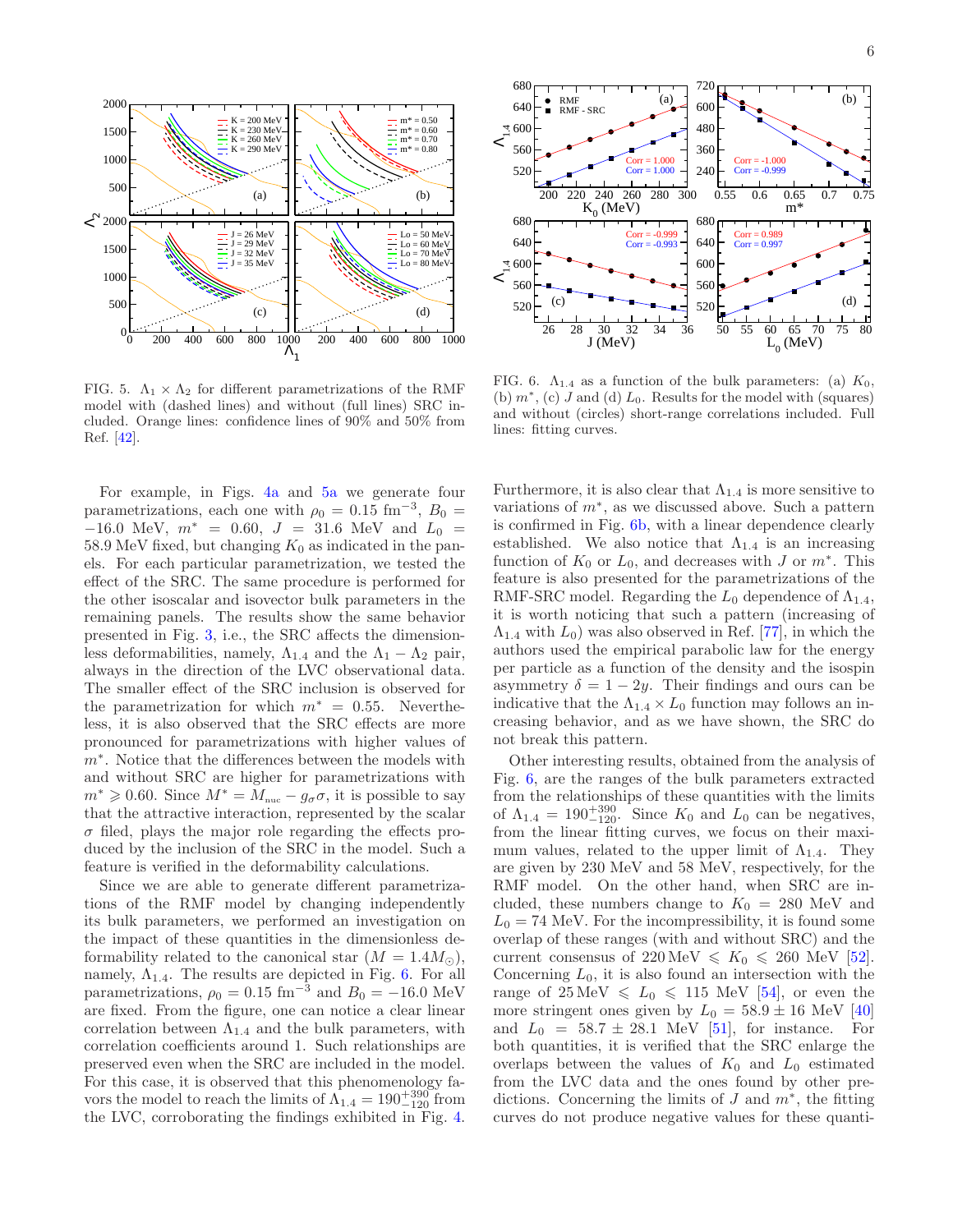ties. For the symmetry energy, the limits found are quite large, namely,  $31.6 \,\text{MeV} \leqslant J \leqslant 108 \,\text{MeV}$  (RMF) and  $20.8 \,\text{MeV} \leq J \leq 131 \,\text{MeV}$  (RMF-SRC), in comparison with  $J = 31.6 \pm 2.66$  MeV  $[40]$ ,  $J = 31.7 \pm 3.2$  MeV  $[51]$ and  $25 \text{ MeV} \leq J \leq 35 \text{ MeV}$  [\[54\]](#page-7-32). For the effective mass, the ranges are given by  $0.60 \le m^* \le 0.88$  and  $0.58 \leq m^* \leq 0.79$ , respectively, for the RMF model and the RMF-SRC one. Unlike the ranges of  $K_0$ ,  $L_0$  and J, the SRC reduce the range of  $m^*$  obtained through the association with  $\Lambda_{1.4} = 190^{+390}_{-120}$ .

As a remark, we emphasize to the reader that the effect of the bulk parameters on  $\Lambda_{1.4}$  displayed in Fig. [6](#page-5-1) (increasing or decreasing, at least) is not universal concerning all quantities, namely,  $K_0$ ,  $m^*$ , J and  $L_0$ . In Ref. [\[46\]](#page-7-49), for instance, it was observed that  $\Lambda_{1.4}$  increases as a function of  $K_0$  in a density dependent van der Waals model (nucleon-nucleon interactions parametrized as a function of the density). This is the same pattern observed in the RMF/RMF-SRC models. However, in that model  $\Lambda_{1,4}$ increases as J increases, showing the opposite behavior in comparison with Fig. [6c](#page-5-1). Furthermore, this opposite dependence is also presented in the RMF/RMF-SRC models in which  $C = \alpha'_3 = 0$  in Eqs. [\(1\)](#page-1-4) and [\(2\)](#page-1-5) (not shown). For these models, there is no restriction on the symmetry energy slope as in the models studied here. With regard to the  $m^*$  dependence of  $\Lambda_{1,4}$ , the decreasing of the latter as a function of the former is also observed in Ref. [\[71\]](#page-7-46), where the authors investigate a RMF model with  $C = 0$ . Lastly, the effect of  $L_0$  is also shown to be of increasing in  $\Lambda_{1,4}$  for nonrelativistic Gogny and MDI models studied in Ref. [\[48](#page-7-25)]. In this reference, the authors also found a clear linear correlation for  $\Lambda_{1,4} \times L_0$ . The increasing of  $\Lambda_{1,4}$  due to the increasing of  $L_0$  was also verified in Refs. [\[77,](#page-8-2) [78\]](#page-8-3).

Finally, by restricting our calculations to the ranges for  $K_0$ ,  $L_0$ , J and  $m^*$  given by the circles and squares presented in Fig. [6,](#page-5-1) we obtained the following results for the radius of the neutron star with  $M \sim 1.4 M_{\odot}$ : 12.45 km ≤  $R_{1.4} \leq 13.71$  km (RMF) and  $11.51$  km  $\leq R_{1.4} \leq 13.61$  km (RMF-SRC). Such limits are in agreement with the recent findings related to the millisecond pulsar PSR J0030+0451, namely,  $R_{1.4} = 13.89_{-1.39}^{+1.22}$  km [\[79\]](#page-8-4) and  $R_{1.4}$  = 13.02<sup>+1.24</sup> km [\[80](#page-8-5)], determined from the data coming from the NASA's Neutron Star Interior Composition Explorer (NICER) mission.

## <span id="page-6-2"></span>IV. SUMMARY AND CONCLUDING REMARKS

In this work we analyzed the effects of the shortrange correlations (SRC) on the dimensionless deformability related to the binary neutron star system of the GW170817 event. For the RMF model used in this work, in which  $\rho_0 = 0.15 \text{ fm}^{-3}$ ,  $B_0 = -16.0 \text{ MeV}$ ,  $m^* = 0.60$ ,  $K_0 = 230$  MeV,  $J = 31.6$  MeV and  $L_0 = 58.9$  MeV, we verified that the inclusion of the SRC favor the model to reach the constraint of  $\Lambda_{1.4} = 190^{+390}_{-120}$  (regarding the neutron star of  $M = 1.4 M_{\odot}$  and that one observed in the  $\Lambda_1 \times \Lambda_2$  region, as we shown in Fig. [3.](#page-4-0) This feature is not restricted to this particular model. We verified that the impact of the SRC is the same even for different parametrizations (different bulk parameters), as exhibited in Figs. [4](#page-4-1) and [5.](#page-5-0) The SRC are more pronounced with respect to variations of  $m^*$ , which shows a more important role of the attractive interaction represented by the scalar field  $\sigma$ .

We also analyzed that  $\Lambda_{1.4}$  is strongly correlated with the isoscalar quantities  $K_0$  and  $m^*$ , and the isovector ones  $J$  and  $L_0$ . The relationships remain the same, i.e., a linear dependence, even when SRC are included, according to the findings pointed out in Fig. [6.](#page-5-1) It was also verified that the ranges for the bulk parameters, associated with  $\Lambda_{1.4} = 190^{+390}_{-120}$ , present some overlap with other constraints on  $K_0$ , J and  $L_0$  obtained from different predictions. Finally, the calculations with the RMF and RMF-SRC models pointed out to compatible numbers for  $R_{1,4}$  in comparison with the data obtained from the Neutron Star Interior Composition Explorer (NICER) mission.

### ACKNOWLEDGMENTS

This work is a part of the project INCT-FNA Proc. No. 464898/2014-5, partially supported by Conselho Nacional de Desenvolvimento Científico e Tecnológico (CNPq) under grants  $310242/2017$ -7 and 406958/2018-1 (O.L.), 433369/2018-3 (M.D.), and by Fundação de Amparo à Pesquisa do Estado de São Paulo (FAPESP) under the thematic projects 2013/26258-4 (O.L.), 2019/07767-1 (L.A.S.) and 2017/05660-0 (O.L., M.D.). L.A.S. thanks the support by INCT-FNA Proc. No. 88887.464764/2019-00.

- <span id="page-6-0"></span>[1] R. Wilson, The nucleon-nucleon interaction (Interscience, New York) (1963).
- <span id="page-6-1"></span>[2] J. H. E Mattauch, W. Thiele and A. H. Wapstra, Nucl. Phys. 67, 1 (1965).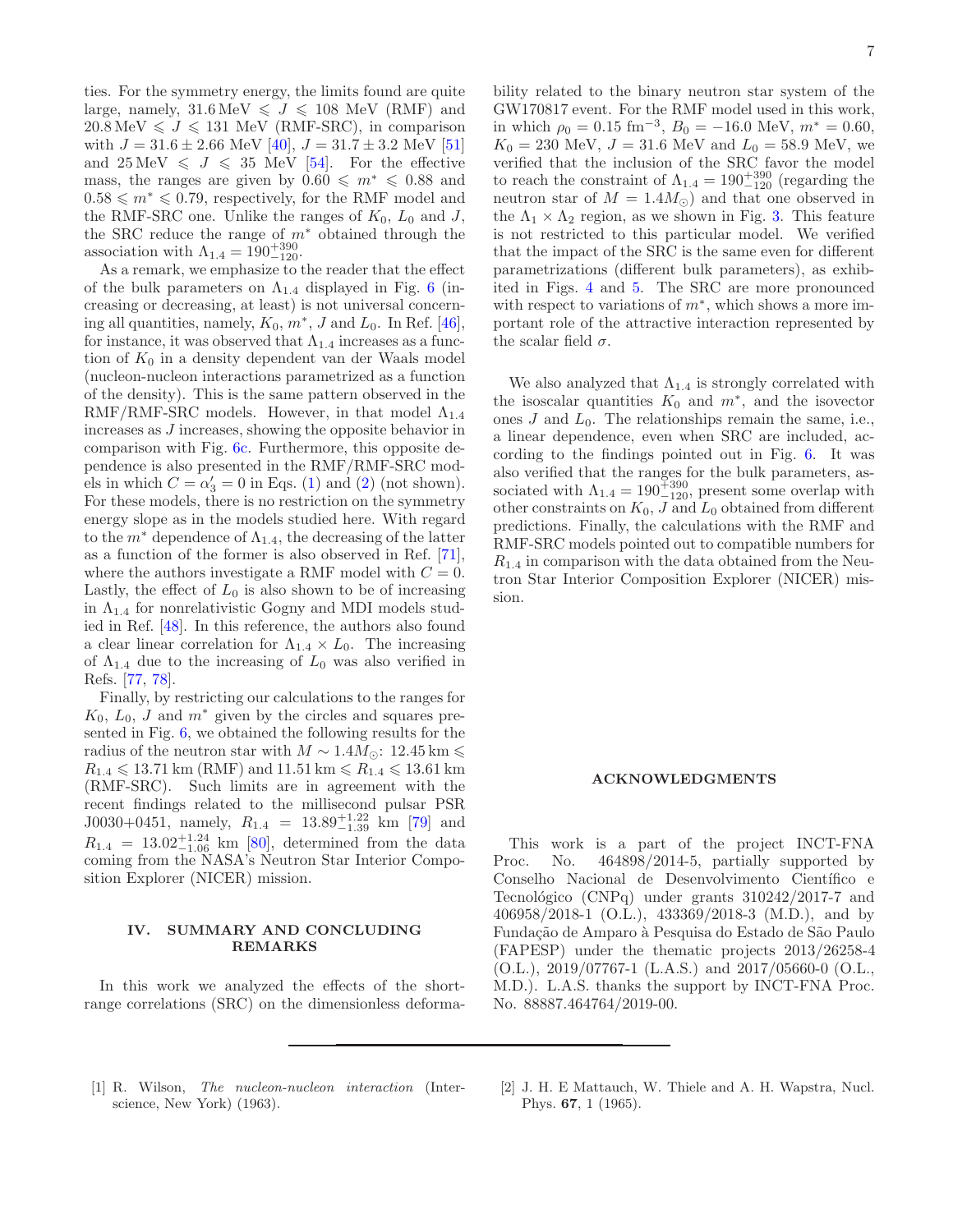- <span id="page-7-0"></span>[3] G. P. Auffray, Phys. Rev. Lett. 6, 120 (1961).
- <span id="page-7-1"></span>[4] I. Lindgren, Alpha-, beta-, and gamma-ray spectroscopy (North-Holland, Amsterdan) (1966).
- <span id="page-7-2"></span>[5] P. Ring and P. Schuck, The nuclear many-body problem (Springer-Verlag) (2000).
- <span id="page-7-3"></span>[6] H. A. Bethe, Annu. Rev. Nucl. Sci. 21, 93 (1971).
- <span id="page-7-4"></span>[7] K. L. G. Heyde, The nuclear shell model (Springer-Verlag, Berlin, Heidelberg, 2nd ed.) (1994).
- <span id="page-7-5"></span>[8] R. D. Woods and D. S. Saxon, Phys. Rev. 95, 577 (1954).
- <span id="page-7-6"></span>[9] E. Rost, Phys. Lett. B **26**, 184 (1968).
- <span id="page-7-7"></span>[10] S. Pastore, J. Carlson, V. Cirigliano, W. Dekens, E. Mereghetti, R. B. Wiringa, Phys. Rev. C 97, 014606 (2018).
- [11] P. Navrátil, E. Caurier, Phys. Rev. C 69, 014311 (2004).
- <span id="page-7-8"></span>[12] C. Forssén, P. Navrátil, W. E. Ormand, E. Caurier, Phys. Rev. C 71, 044312 (2005).
- <span id="page-7-9"></span>[13] J. Erler, C. J. Horowitz, W. Nazarewicz, M. Rafalski, P.-G. Reinhard, Phys. Rev. C 87, 044320 (2013).
- [14] N. Schunck, Energy Density Functional Methods for Atomic Nuclei. Bristol: IoP Publishing (2019).
- <span id="page-7-10"></span>[15] A. Bulgac, Ann. Rev. Nucl. Part. Sci. 63, 97, (2013).
- <span id="page-7-11"></span>[16] L. Lapikas, Nucl. Phys. A 553, 297 (1993).
- <span id="page-7-12"></span>[17] J. Kelly, Adv. Nucl. Phys. **23**, 75 (1996).
- <span id="page-7-13"></span>[18] M. Duer, O. Hen, E. Piasetzky, et al., Nature 560, 617 (2018).
- [19] O. Hen, G. A. Miller, E. Piasetzky and L. B. Weinstein, Rev. Mod. Phys. 89, 045002 (2017).
- [20] Z. Ye, J. Arrington, arXiv:1810.03667 (2018).
- [21] K. S. Egiyan, et al. (CLAS Collaboration), Phys. Rev. Lett. 96, 082501 (2006).
- [22] L. L. Frankfurt, M. I. Strikman, D. B. Day and M. Sargsyan, Phys. Rev. C 48, 2451 (1993).
- [23] N. Fomin, et al., Phys. Rev. Lett. **108**, 092502 (2012).
- [24] C. C. degli Atti, Phys. Rep. **590**, 1 (2015).
- [25] R. Shneor, *et al.*, Phys. Rev. Lett **99**, 072501 (2007).
- [26] A. Tang, J. W. Watson, J. Aclander, J. Alster, G. Asryan, Y. Averichev, et al., Phys. Rev. Lett. 90, 042301 (2003).
- [27] Z. Li, Z. Ren, B. Hong, H. Lu and D. Bai, Nuc. Phys. A 990, 118 (2019).
- [28] B. Schmookler, M. Duer, A. Schmidt, et al. (CLAS Collaboration), Nature 566, 354 (2019).
- [29] M. Duer, O. Hen, E. Piasetzky, et al., Phys. Lett. B 797, 134792 (2019).
- [30] J. Ryckebusch, W. Cosyn, T. Vieijra and C. Casert, Phys. Rev. C 100, 054620 (2019).
- <span id="page-7-14"></span>[31] J.-W. Chen, W. Detmold, J. E. Lynn and A. Schwenk, Phys. Rev. Lett. 119, 262502 (2017).
- <span id="page-7-15"></span>[32] R. Subedi, et al., Science **320**, 1476 (2008).
- <span id="page-7-16"></span>[33] O. Hen, et al., Science **346**, 614 (2014).
- <span id="page-7-17"></span>[34] R. Schiavilla, R. B. Wiringa, S. C. Pieper, J. Carlson, Phys. Rev. Lett. 98, 132501 (2007).
- <span id="page-7-18"></span>[35] M. M. Sargsian, T. V. Abrahamyan, M. I. Strikman, L. L. Frankfurt, Phys. Rev. C 71, 044615 (2005).
- <span id="page-7-19"></span>[36] L. Fields et al., Phys. Rev. Lett. 111, 022501 (2013).
- <span id="page-7-20"></span>[37] G. A. Fiorentini et al., Phys. Rev. Lett. **111**, 022502 (2013).
- <span id="page-7-21"></span>[38] O. Hen, D. W. Higinbotham, G. A. Miller, E. Piasetzky, L. B. Weinstein, Int. J. Mod. Phys. E 22, 133017 (2013).
- <span id="page-7-22"></span>[39] L. B. Weinstein, E. Piasetzky, D. W. Higinbotham, J. Gomez, O. Hen, and R. Shneor, Phys. Rev. Lett. 106, 052301 (2011).
- <span id="page-7-23"></span>[40] B. J. Cai and B. A. Li, Phys. Rev. C 93, 014619 (2016).
- <span id="page-7-24"></span>[41] B. P. Abbott et al. (The LIGO Scientific Collaboration and the Virgo Collaboration), Phys. Rev. Lett. 119,

161101, (2017).

- <span id="page-7-48"></span>[42] B. P. Abbott et al. (The LIGO Scientific Collaboration and the Virgo Collaboration), Phys. Rev. Lett. 121, 161101 (2018).
- <span id="page-7-47"></span>[43] B. P. Abbott et al. (The LIGO Scientific Collaboration and the Virgo Collaboration), Phys. Rev. X 9, 011001  $(2019).$
- [44] Andreas Guerra Chaves and Tanja Hinderer, J. Phys. G 46, 123002 (2019).
- [45] Odilon Lourenço, Mariana Dutra, César H. Lenzi, César V. Flores, and Débora P. Menezes, Phys. Rev. C 99, 045202 (2019).
- <span id="page-7-49"></span>[46] O. Lourenço, M. Dutra, C. H. Lenzi, M. Bhuyan, S. K. Biswal, and B. M. Santos, Astrophys. J. 882, 67 (2019).
- [47] O. Lourenço, M. Dutra, C. H. Lenzi, S. K. Biswal, M. Bhuyan, D. P. Menezes, Eur. Phys. J. A 56, 32 (2020).
- <span id="page-7-25"></span>[48] O. Lourenço, M. Bhuyan, C. H. Lenzi, M. Dutra, C. Gonzalez-Boquera, M. Centelles and X. Viñas, Phys. Lett. B 803, 135306 (2020).
- <span id="page-7-26"></span>[49] J. Arrington, D.W. Higinbotham, G. Rosner, M. Sargsian, Prog. Part. Nucl. Phys. 67, 898 (2012).
- <span id="page-7-28"></span>[50] Bao-An Li, Xiao Han, Phys. Lett. B **727**, 276 (2013).
- <span id="page-7-29"></span>[51] M. Oertel, M. Hempel, T. Klähn and S. Typel, Rev. Mod. Phys. 89, 015007 (2017).
- <span id="page-7-30"></span>[52] U. Garg and G. Colò, Prog. Part. Nucl. Phys. 101, 55 (2018).
- <span id="page-7-31"></span>[53] R.J. Furnstahl, John J. Rusnak, Brian D. Serot, Nucl. Phys. A 632, 607 (1998).
- <span id="page-7-32"></span>[54] M. Dutra, O. Lourenço, S. S. Avancini, B. V. Carlson, A. Delfino, D. P. Menezes, C. Providência, S. Typel, and J. R. Stone, Phys. Rev. C 90, 055203 (2014).
- <span id="page-7-27"></span>[55] B. J. Cai and B.-A. Li, Phys. Rev. C 92, 011601(R) (2015).
- <span id="page-7-33"></span>[56] R. C. Tolman, Phys. Rev. **55**, 364 (1939).
- <span id="page-7-34"></span>[57] J. R. Oppenheimer and G. M. Volkoff, Phys. Rev. 55, 374 (1939).
- <span id="page-7-36"></span>[58] G. Baym, C. Pethick, and P. Sutherland, Astrophys. J. 170, 299 (1971).
- <span id="page-7-35"></span>[59] J. Piekarewicz, and F. J. Fattoyev, Phys. Rev. C 99, 045802 (2019).
- <span id="page-7-37"></span>[60] T. Malik, B. K. Agrawal, J. N. De, S. K. Samaddar, C. Providência, C. Mondal, and T. K. Jha, Phys. Rev. C 99, 052801(R) (2019).
- <span id="page-7-38"></span>[61] J. Carriere, C. Horowitz, and J. Piekarewicz, Astrophys. J. 593, 463 (2003).
- <span id="page-7-39"></span>[62] C. Gonzalez-Boquera, M. Centelles, X. Viñas, and L. M. Robledo, Phys. Lett. B 779, 195 (2018).
- <span id="page-7-40"></span>[63] C. Gonzalez-Boquera, M. Centelles, X. Viñas, and A. Rios, Phys. Rev. C 96, 065806 (2017).
- [64] J. Xu, L.-W. Chen, B.-A. Li, and H.-R. Ma, Astrophys. J. 697, 1549 (2009).
- [65] S. Kubis, Phys. Rev. C **70**, 065804 (2004).
- <span id="page-7-41"></span>[66] C. Gonzalez-Boquera, M. Centelles, X. Viñas, and T. R. Routray, Phys. Rev. C 100, 015806 (2019).
- <span id="page-7-42"></span>[67] E. Fonseca, T. T. Pennucci, J. A. Ellis, I. H. Stairs, D. J. Nice, et al., Astrophys. J. 832, 167 (2016).
- <span id="page-7-43"></span>[68] P. B. Demorest, T. Pennucci, S. M. Ransom, M. S. E. Roberts, and J. W. T. Hessels, Nature 467, 1081 (2010).
- <span id="page-7-44"></span>[69] J. Antoniadis, P. C. C. Freire, N. Wex et al., Science 340, 448 (2013).
- <span id="page-7-45"></span>[70] H. T. Cromartie, et al., Nat. Astron. Lett. 4, 72 (2020).
- <span id="page-7-46"></span>[71] N. Hornick, L. Tolos, A. Zacchi, J. E. Christian, and J. Schaffner-Bielich, Phys. Rev. C 98, 065804 (2018).